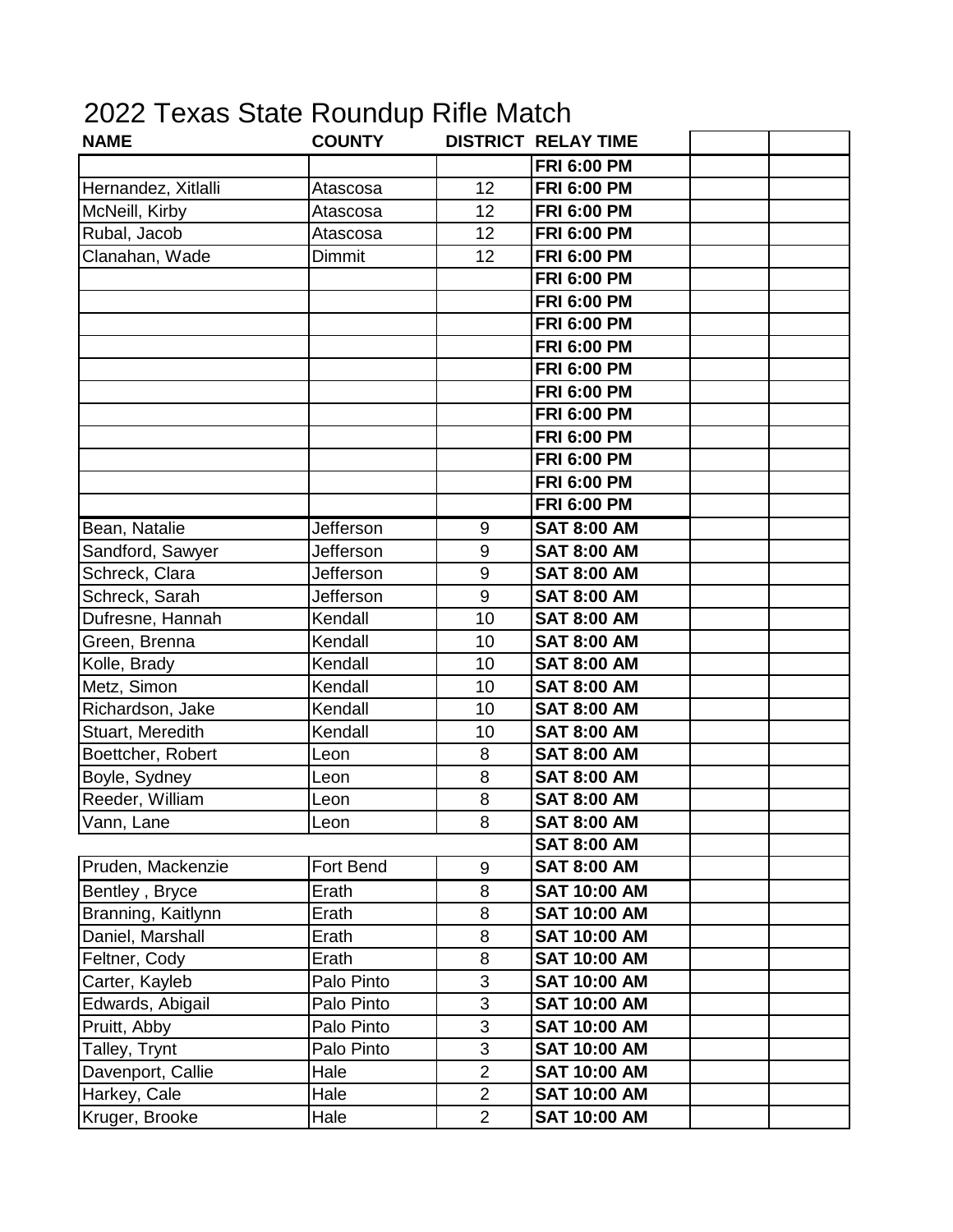| Alexander, Luke     | Clay             | 3                       | <b>SAT 10:00 AM</b> |  |
|---------------------|------------------|-------------------------|---------------------|--|
| Mitchell, Kaslin    | Clay             | 3                       | <b>SAT 10:00 AM</b> |  |
| Tye, Chloe          | Clay             | 3                       | <b>SAT 10:00 AM</b> |  |
| Veith, Valen        | Clay             | 3                       | <b>SAT 10:00 AM</b> |  |
| Garcia, Ethan       | Jim Wells        | 12                      | <b>SAT 10:00 AM</b> |  |
| Cummings, Emma      | Potter           | 1                       | <b>SAT 12:00 PM</b> |  |
| Kelley, Emma        | Potter           | 1                       | <b>SAT 12:00 PM</b> |  |
| wann, Lane          | Potter           | 1                       | <b>SAT 12:00 PM</b> |  |
| Long, Shaleigh      | Swisher          | $\overline{2}$          | <b>SAT 12:00 PM</b> |  |
| Thornton, Dalton    | Swisher          | $\overline{2}$          | <b>SAT 12:00 PM</b> |  |
| Thornton, Jay Lynn  | Swisher          | $\overline{2}$          | <b>SAT 12:00 PM</b> |  |
| Waxler, Daisy       | Swisher          | $\overline{2}$          | <b>SAT 12:00 PM</b> |  |
| Davis, Julia        | Wichita          | 3                       | <b>SAT 12:00 PM</b> |  |
| Donaghey, Nathaniel | Wichita          | 3                       | <b>SAT 12:00 PM</b> |  |
| Graham, Donald      | Wichita          | 3                       | <b>SAT 12:00 PM</b> |  |
| Hardy, Alanna       | Wichita          | $\overline{3}$          | <b>SAT 12:00 PM</b> |  |
| Hamlin, Emily       | <b>Morris</b>    | $\overline{\mathbf{4}}$ | <b>SAT 12:00 PM</b> |  |
| Hamlin, Lillian     | <b>Morris</b>    | $\overline{\mathbf{4}}$ | <b>SAT 12:00 PM</b> |  |
| Hamlin, Sarah       | <b>Morris</b>    | $\overline{\mathbf{4}}$ | <b>SAT 12:00 PM</b> |  |
| Humphrey, Darcy     | <b>Morris</b>    | $\overline{\mathbf{4}}$ | <b>SAT 12:00 PM</b> |  |
| Mora, Sophia        | Val Verde        | 6                       | <b>SAT 12:00 PM</b> |  |
| Culp, Peyton        | Randall          | 1                       | <b>SAT 2:00 PM</b>  |  |
| Gonzales, Marco     | Randall          | 1                       | <b>SAT 2:00 PM</b>  |  |
| Guerrero, Jacie     | Randall          | 1                       | <b>SAT 2:00 PM</b>  |  |
| Guerrero, Kyle      | Randall          | 1                       | <b>SAT 2:00 PM</b>  |  |
| Lynch, Ambriana     | Randall          | 1                       | <b>SAT 2:00 PM</b>  |  |
| Thurman, Colton     | Randall          | 1                       | <b>SAT 2:00 PM</b>  |  |
| Pickle, Kayla       | Trinity          | 5                       | <b>SAT 2:00 PM</b>  |  |
| Butler, Bethany     | <b>Burnet</b>    | $\overline{7}$          | <b>SAT 2:00 PM</b>  |  |
| Butler, Elijah      | <b>Burnet</b>    | $\overline{7}$          | <b>SAT 2:00 PM</b>  |  |
| Lilly, Elizabeth    | <b>Burnet</b>    | $\overline{7}$          | <b>SAT 2:00 PM</b>  |  |
| Moore, Abby         | <b>Burnet</b>    | $\overline{7}$          | <b>SAT 2:00 PM</b>  |  |
| Moore, Carson       | <b>Burnet</b>    | $\overline{7}$          | <b>SAT 2:00 PM</b>  |  |
| Stanley, Weiss      | <b>Burnet</b>    | $\overline{7}$          | <b>SAT 2:00 PM</b>  |  |
| Yang, Joseph        | <b>Burnet</b>    | $\overline{7}$          | <b>SAT 2:00 PM</b>  |  |
| Riewe, Kayla        | Lubbock          | $\overline{2}$          | <b>SAT 2:00 PM</b>  |  |
| Chesshir, Sydni     | Floyd            | $\overline{2}$          | <b>SAT 2:00 PM</b>  |  |
| Bunch, Kolt         | <b>McCulloch</b> | $\overline{7}$          | <b>SAT 4:00 PM</b>  |  |
| Cooper, Davanie     | <b>McCulloch</b> | $\overline{7}$          | <b>SAT 4:00 PM</b>  |  |
| Garcia, Delilah     | <b>McCulloch</b> | $\overline{7}$          | <b>SAT 4:00 PM</b>  |  |
| Probst, Elizabeth   | <b>McCulloch</b> | $\overline{7}$          | <b>SAT 4:00 PM</b>  |  |
| Haines, Jared       | Montgomery       | $\boldsymbol{9}$        | <b>SAT 4:00 PM</b>  |  |
| Haines, Rachel      | Montgomery       | $\boldsymbol{9}$        | <b>SAT 4:00 PM</b>  |  |
| Jones, Ava          | Montgomery       | 9                       | <b>SAT 4:00 PM</b>  |  |
| Myers, Wesley       | Montgomery       | 9                       | <b>SAT 4:00 PM</b>  |  |
| Burns, Ashlynn      | Cameron          | 12                      | <b>SAT 4:00 PM</b>  |  |